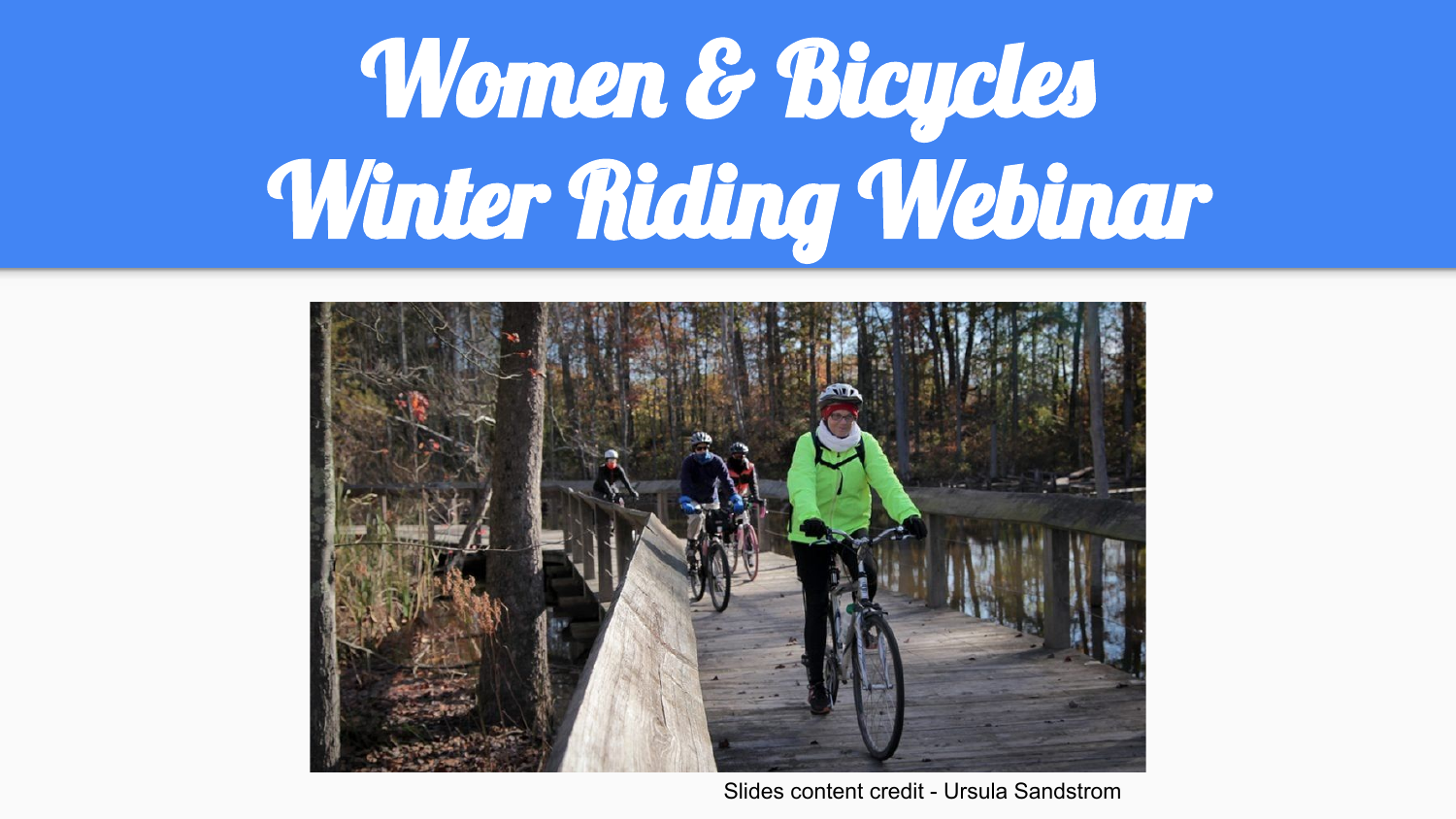### Road Conditions

#### ● General

- Be wary of paint/metal slippery!
- Bridges get icy/cold first and freeze
- Watch out for potholes you can't see!
- Moisture (rain, snow, sleet) and salt can lead to corrosion

#### ● Ice

- Be wary of black ice dangerous!
- **Snow** 
	- You can either turn or brake, not both
	- Don't do anything suddenly and be consistent

#### **Rain**

- Braking suddenly may result in hydroplaning
- Other folks can't see you as well

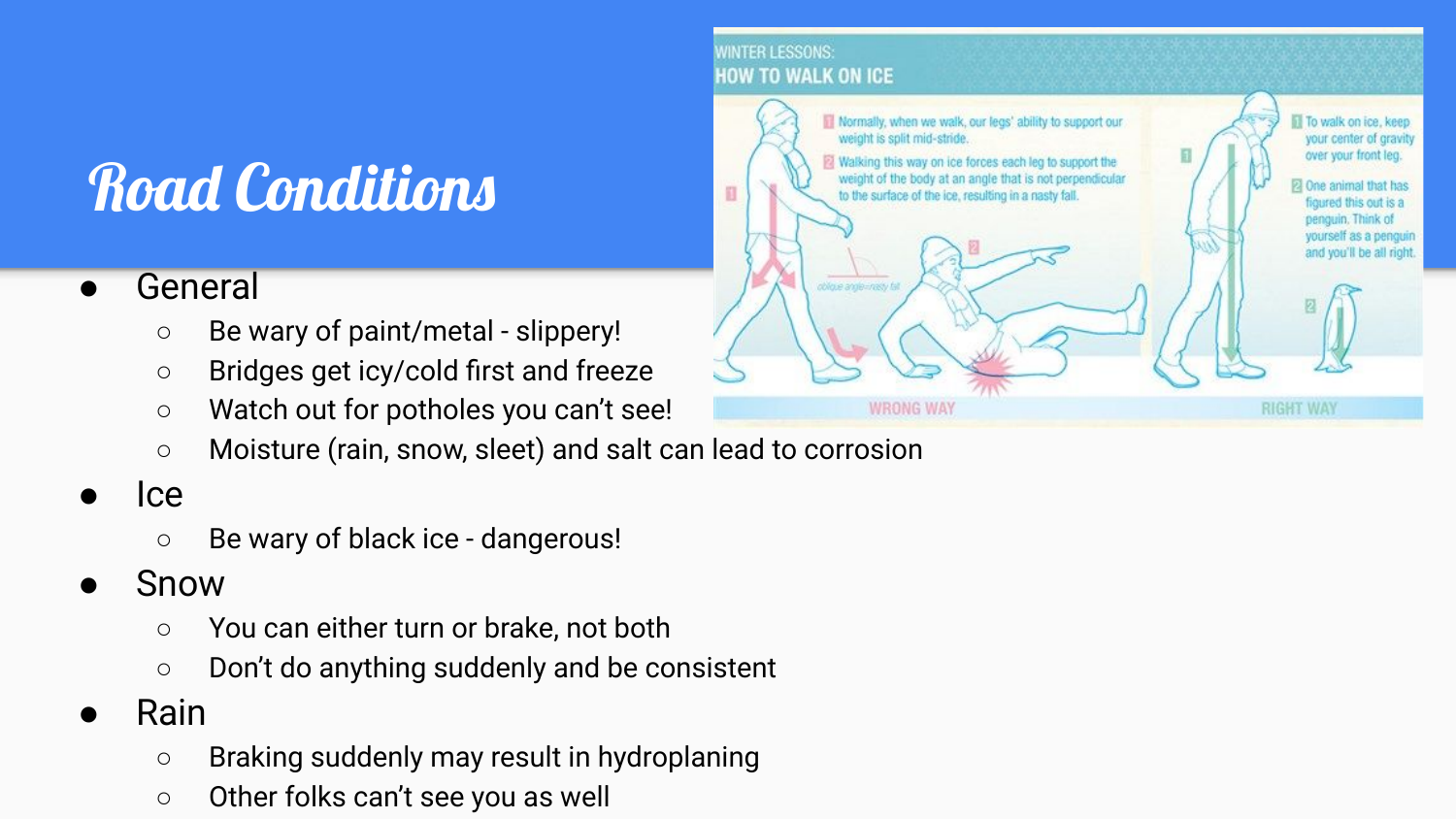## **BIKE LIGHTS 101:**

#### Red light in the back.

Reflectors are OK. A light is better. Law requires at least a reflector.

#### Wheel reflectors are good!

They increase your side visibility. Some tires also have reflective sidewalls.

#### White light in the front.

Front lights are required by law. Angle down on trails.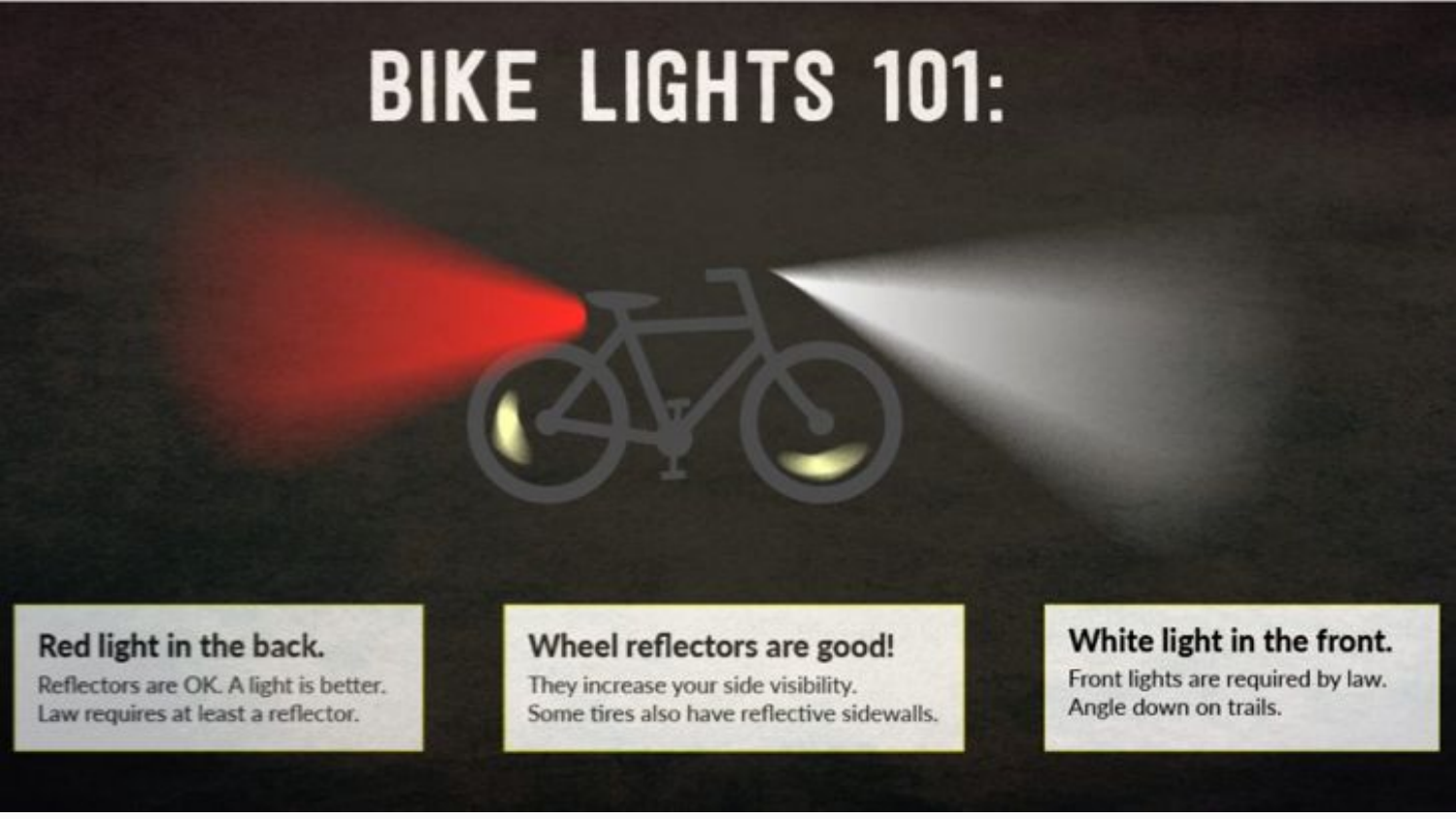### **Clothes**

- What is your warmth priority… face, legs, core, hands?
- Layers moving your body produces heat so you should wear less layers than for standing around outside.
	- Base layer for wicking and drawing moisture from you
	- Middle layers for warm snuggliness
	- Outside layer for wind/water/snow
- What kind of clothes depends on what you are doing
- General goals:
	- You feel comfortable, warm, and safe
	- There are many options for things in your control so that others can see you
		- Reflectors, lights, color of clothing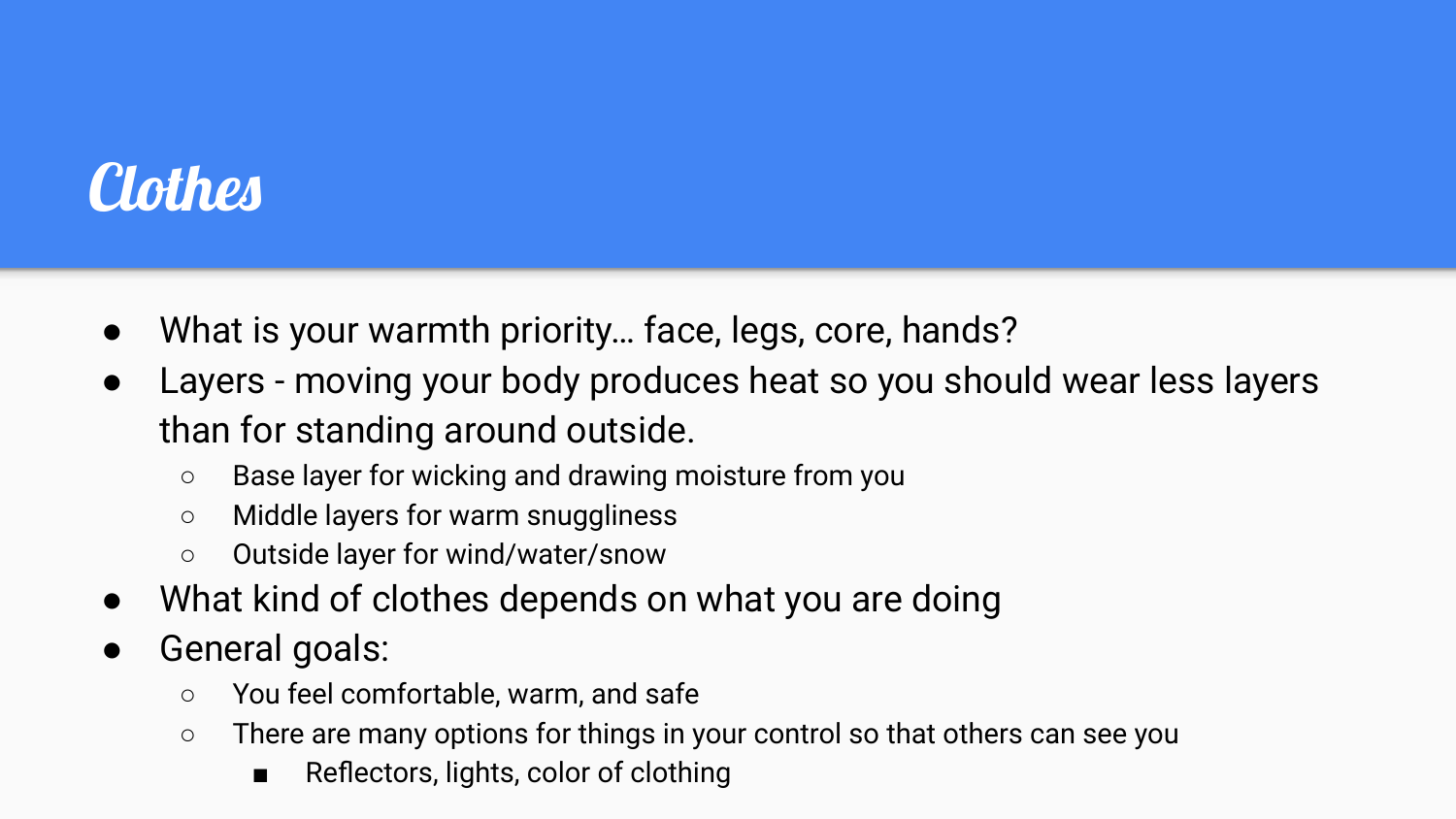#### Wool

**Pros:** Highly insulating but manages moisture really well (sweat), odor repellent, reacts to your body temperature, natural animal fibers, different properties depending on design (ex: windproof vs breathable)

**Cons:** Care concerns (shrinks in hot water, moth-eating, holes) and allergies (some alternatives include cotton flannel, polyester fleece, and tencel)

It's a great **base or mid layer** to help with temperature control.

**Where to find:** Thrift stores, Costco, and specialty outdoor stores (REI, L.L.Bean)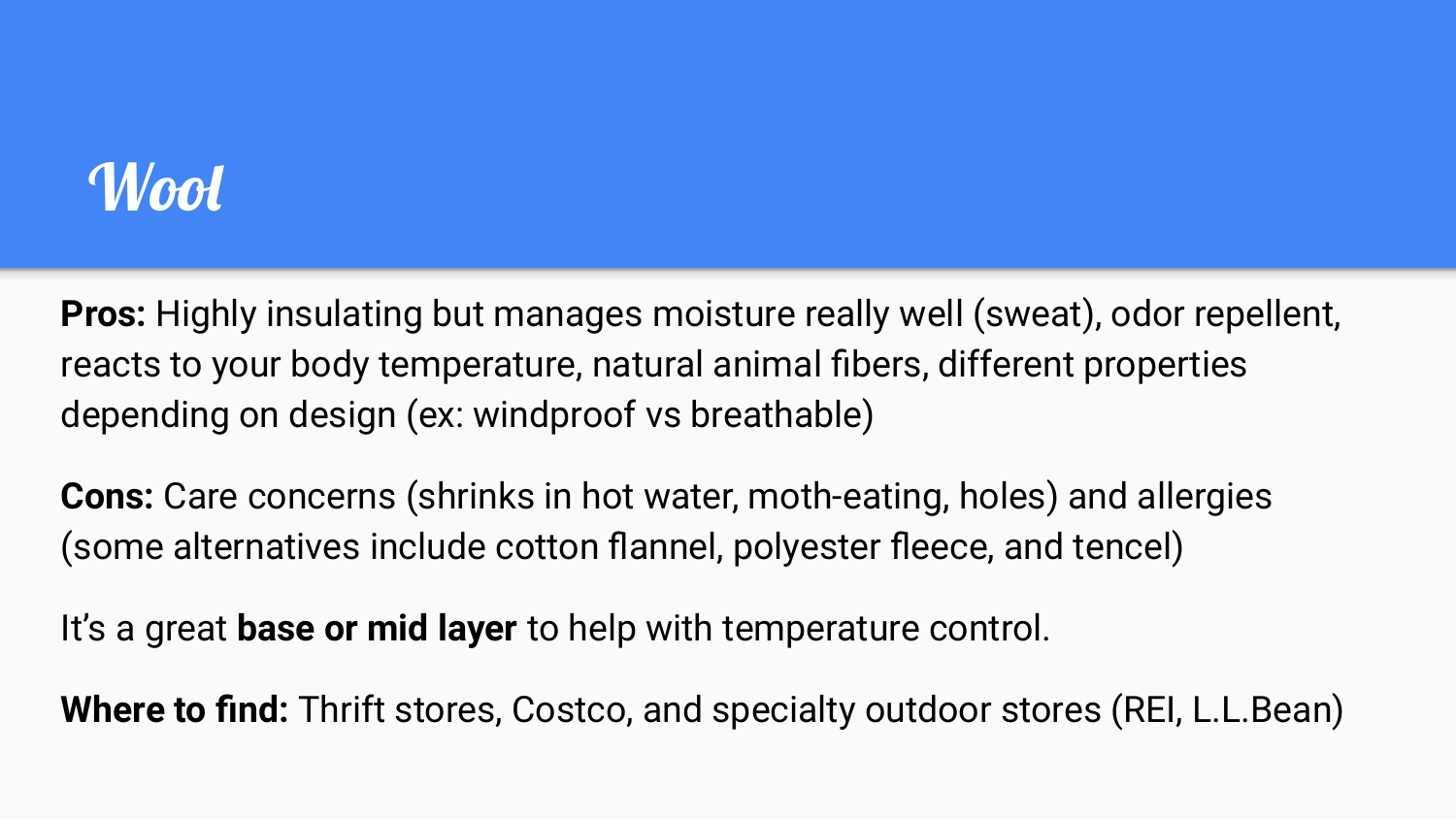

**Pros:** Natural fibers, super strong, natural temperature regulator, thin but toasty

**Cons:** Care concerns (delicate), harder to source (\$\$), not a great bulk layer

It's a great **thin base layer** to help keep you warm.

\*Rayon is a good alternative to the sometimes bigger price tag of silk

**Where to find:** Thrift stores or specialty outdoor stores (REI, L.L. Bean, etc.)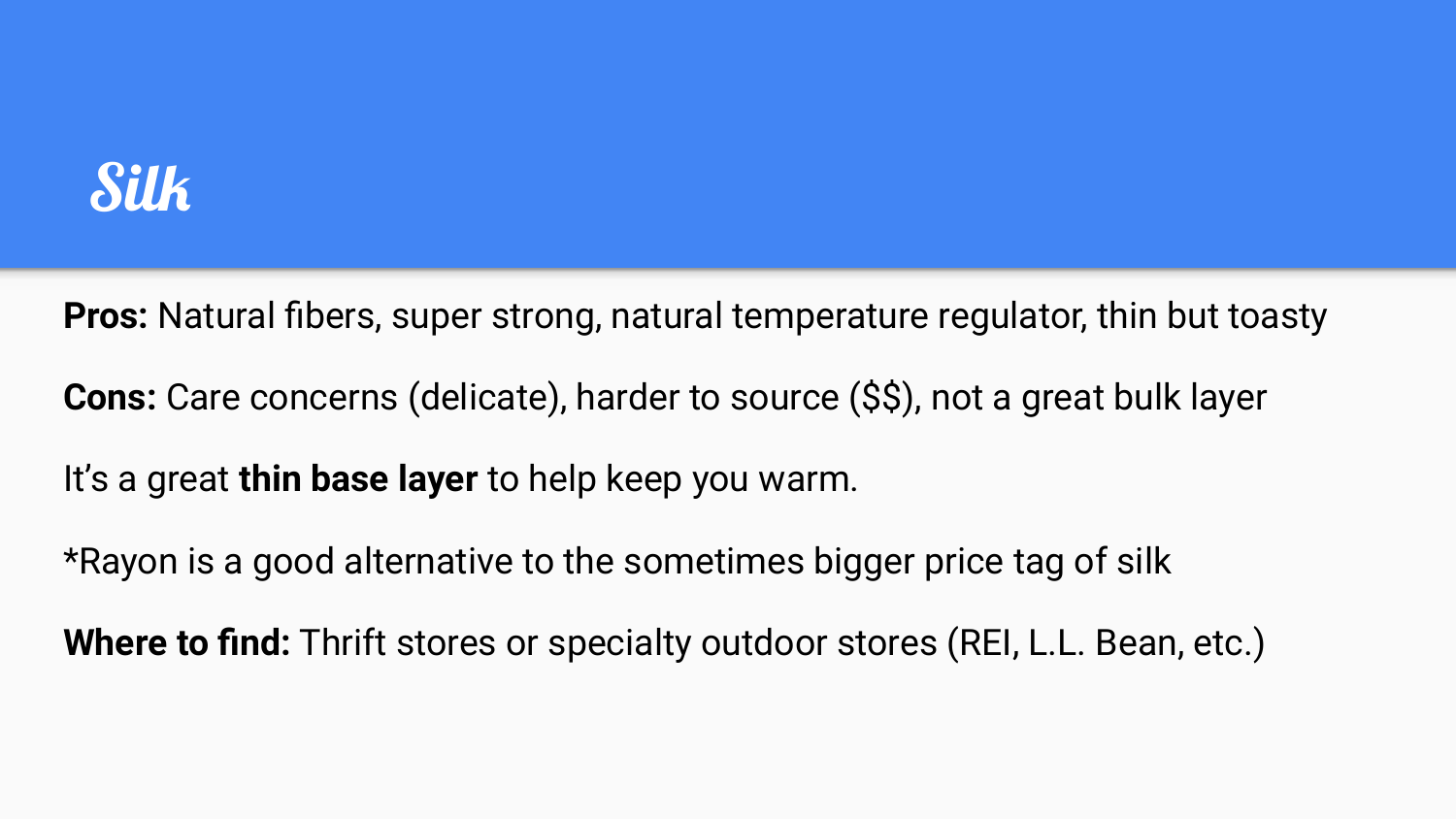

**Pros:** Readily available, natural fiber, non-irritating to the skin, high absorbency and breathability

**Cons:** Bad insulator so it doesn't hold heat when wet

Best for a **middle layer, jeans, and regular clothes**

**Where to find:** Thrift stores and just about everywhere else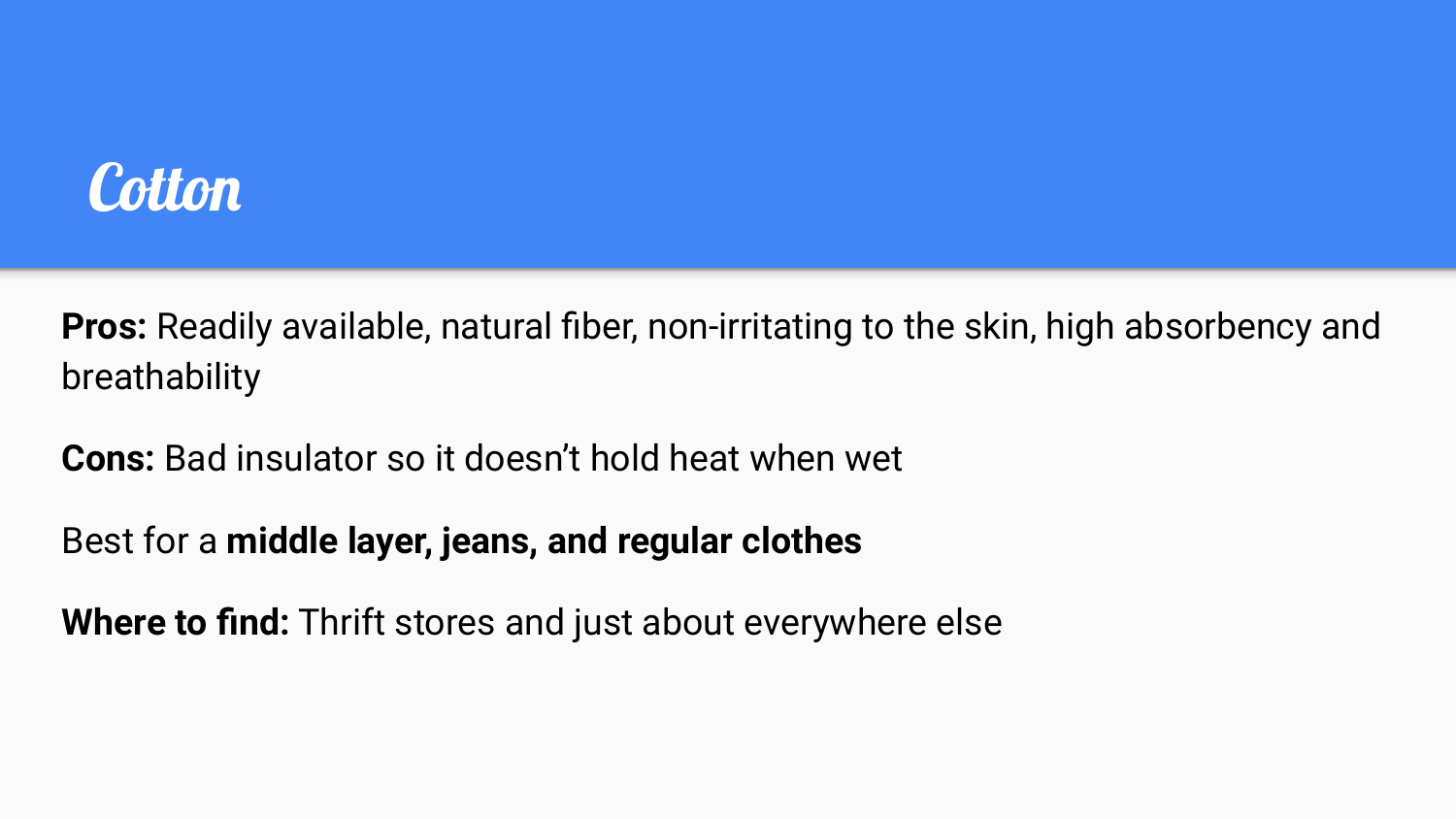### Synthetics (polyester, nylon, polypropylene)

**Pros:** Different properties depending on design, some fancy manufacturing for warmth specific and moisture wicking, easier to source, durable

**Cons:** Can get smelly\* unless there is an odor blocking finish

Good **windproof and/or waterproof outer layer** or **long underwear** and for **stretchy-ness**

**Where to find:** Thrift stores, specialty stores, and just about everywhere else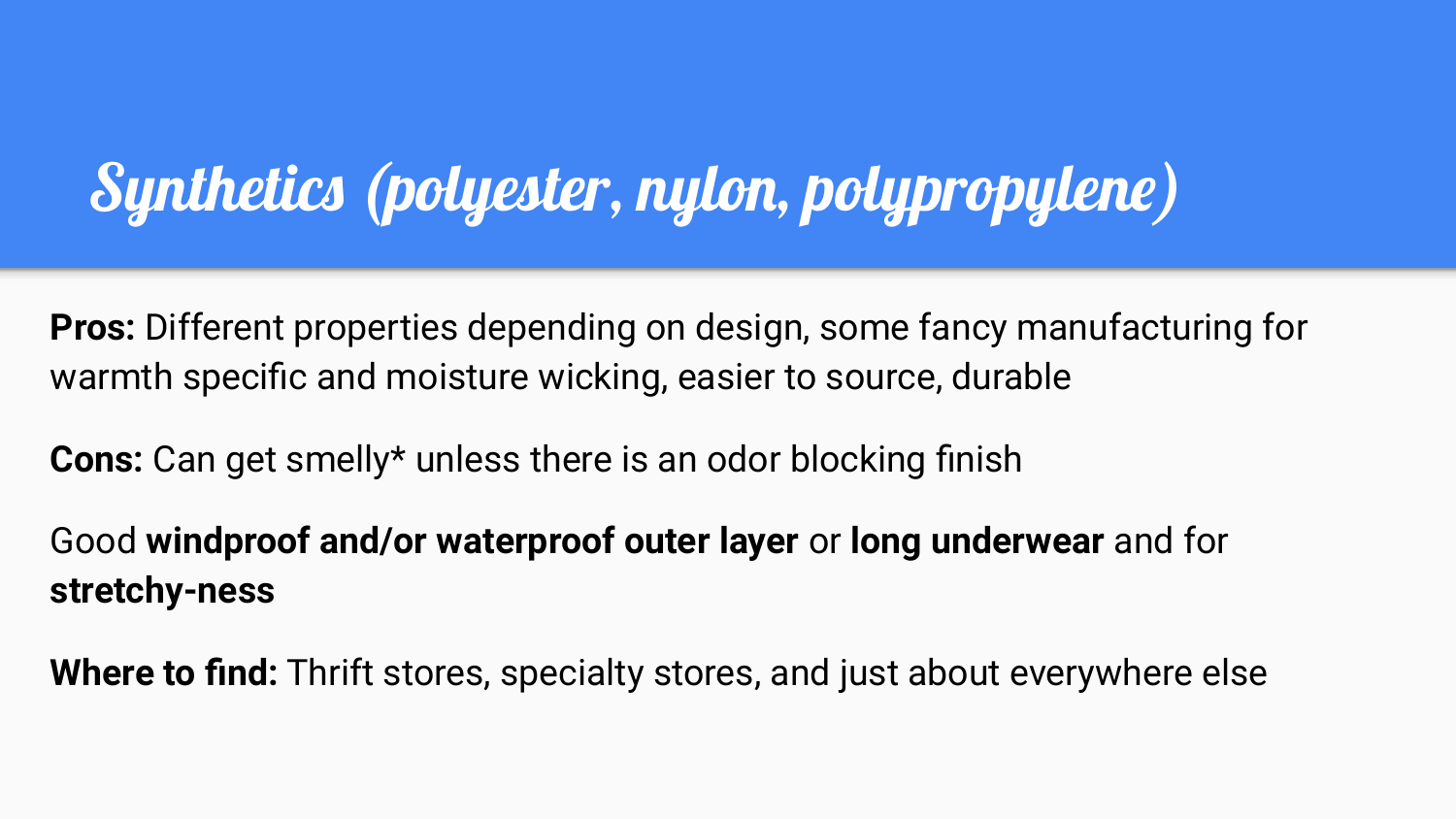### Other Resources

Clothing and gear recommendations:

- **[Terry](https://www.terrybicycles.com/) (extended sizes but pricey)**
- **[Smartwool](https://www.smartwool.com/) (not size inclusive and pricey, but durable if you DIY mend)**
- Lobster gloves or bar mitts
- **[Patagonia Worn Wear](https://wornwear.patagonia.com/) (less expensive than brand new but still \$\$)**
- Chemical (hand) warmers
- [Hiking boots,](https://www.outsideonline.com/2403431/best-winter-hiking-boots-2020) [Lake boots](https://lakecycling.com/collections/cold), or shoe covers to keep your feet warm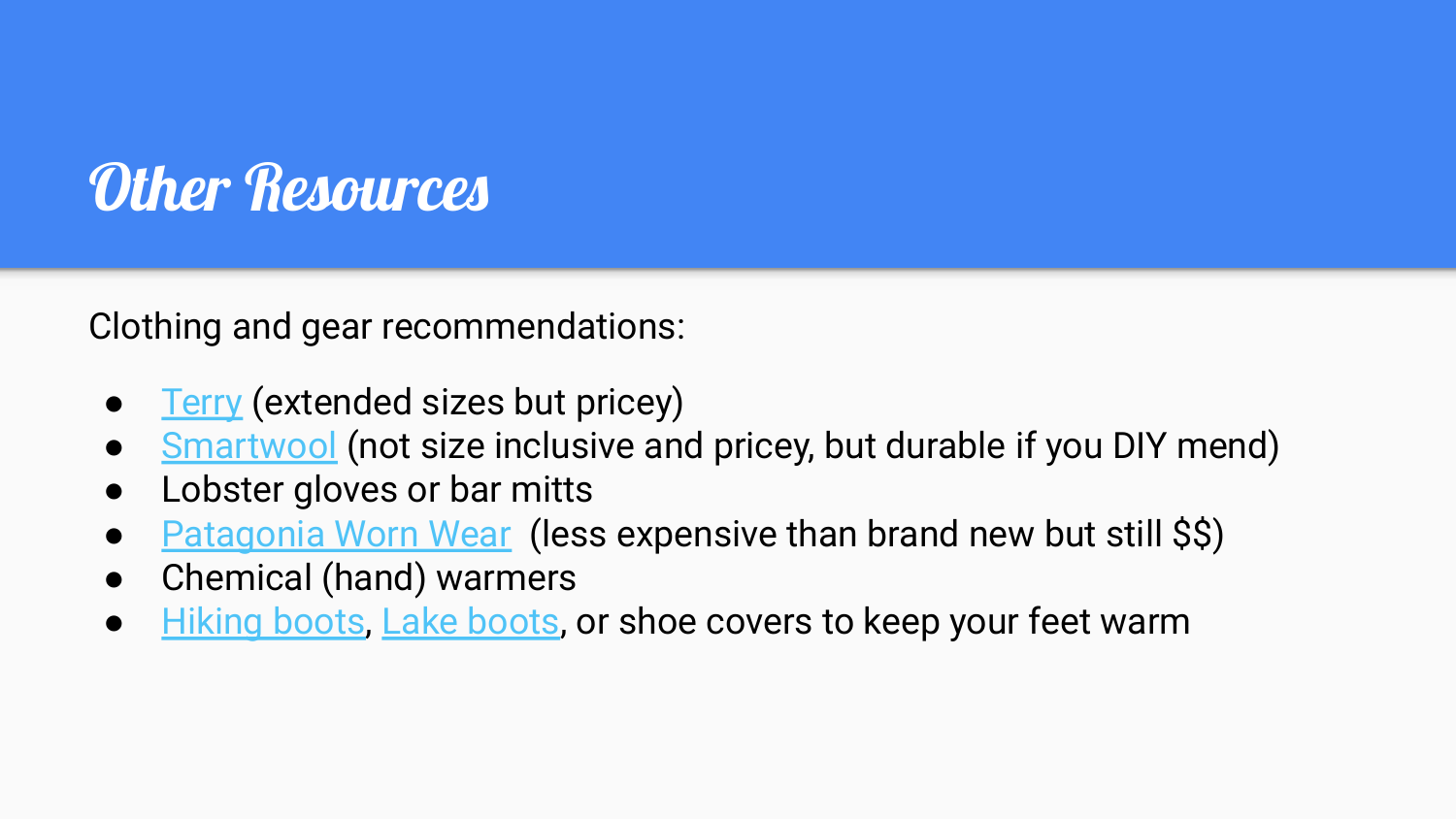### Other Resources

Articles and other written resources:

- ["How to Layer for Cold-Weather Riding"](https://www.bicycling.com/rides/a20024730/your-cold-weather-layering-guide/?fbclid=IwAR1Y9jr0L0gaRmZcVN8bEOS61HPSwR2aeNzbAUgfe82fQJzC3xwnC3sN1ho) from Bicycling Magazine
- ["Riding in the Cold"](https://waba.org/blog/2017/11/winter-layering/) from WABA
- ["Bikes, Saddles, Clothing and More!"](http://lifeontwowheels.space/gear-recs) from Marley Blondsky
- Although [this article](https://www.roadbikerider.com/what-to-wear-in-various-weather-2/) is quite road riding specific it does provide helpful info on what layers are good for different temperature
- Outside's [guide to staying warm in the winter](https://www.outsideonline.com/2419441/beginners-guide-staying-warm-outside)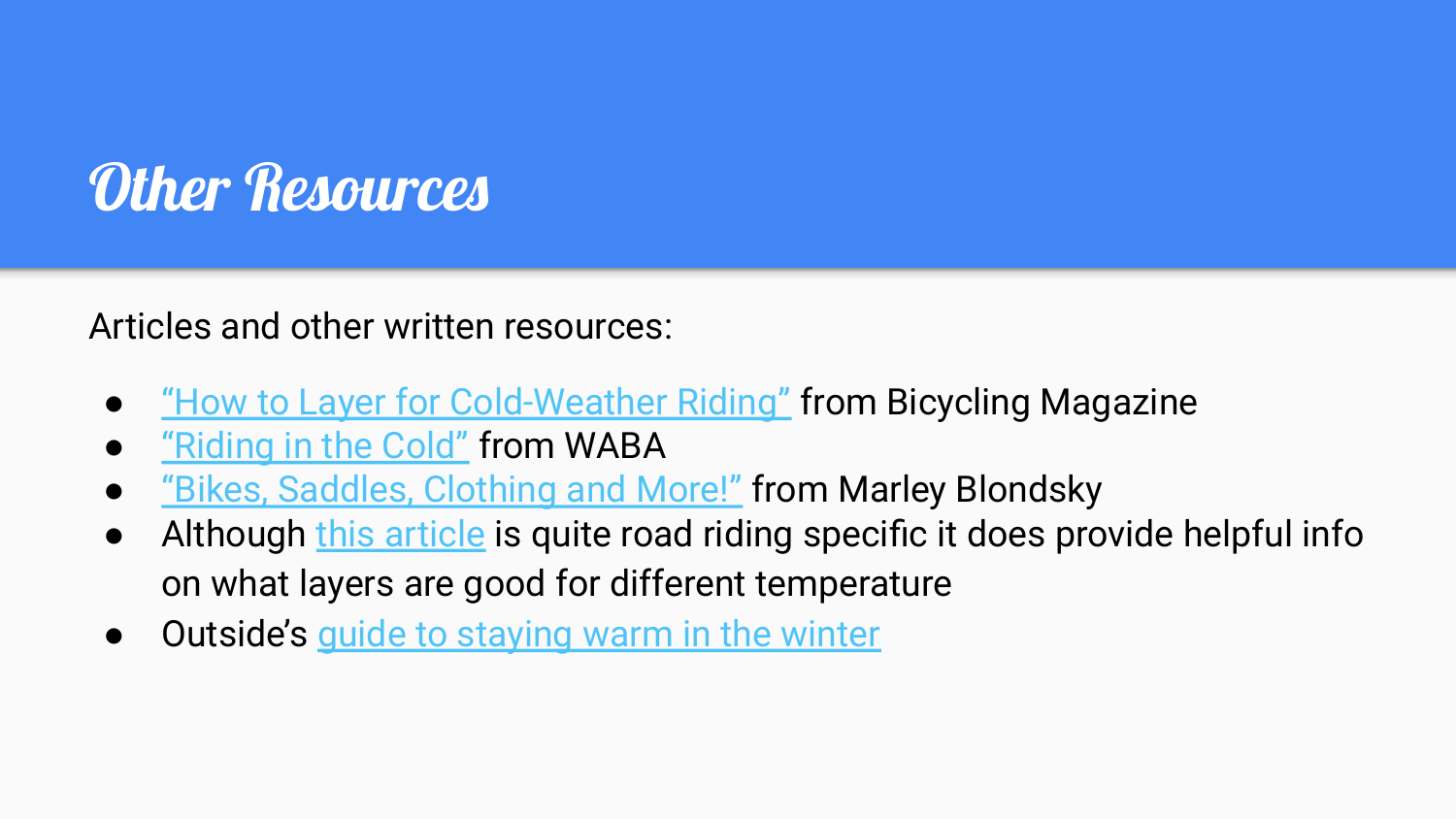### Random tips and tricks

- Batteries don't hold a charge as long during the cold (lights, phones, etc!)
- A basket near the front door of common layers can be helpful for quick layering
- Extra set of clothes at work (office sweater?) could be helpful
- Trash bag is a great backup waterproof bag
- If your lock freezes, warm it with a lighter or rubbing alcohol
- When stopped at a stop light, get close to the car wheel wells for extra heat
- Long coats and other layers may obscure your rear light
- You don't have to prove anything to anyone. Carry your metro card and get to your destination faster (?), warmer, and drier!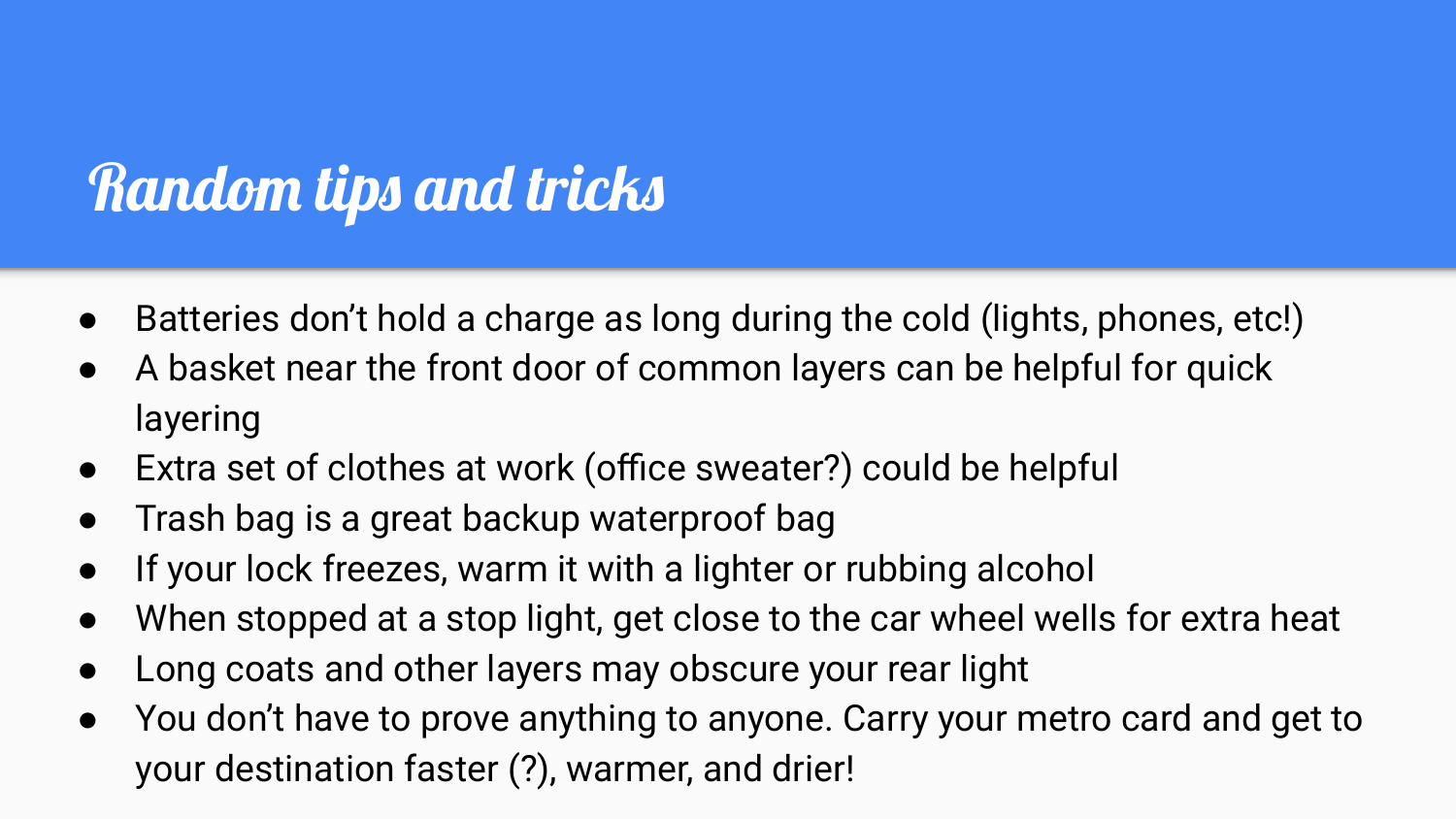### Random tips and tricks

- Double up on gloves, use a glove liner, try out bar mitts or lobster gloves to help keep your hands warm
- Wear a shower cap under your helmet or over to help keep your hair dry
- Put chemical warmers in places that get particularly cold (hands, feet, core)
- A buff can be folded over and used as a hat
- Put reflective tape on your lower back, crankarms, and other places to help with visibility
- Scope out a place on your route where you can get out of the elements and get warm for a moment
- Socks! Wool is great, consider Goretex or neoprene as well (waterproof!)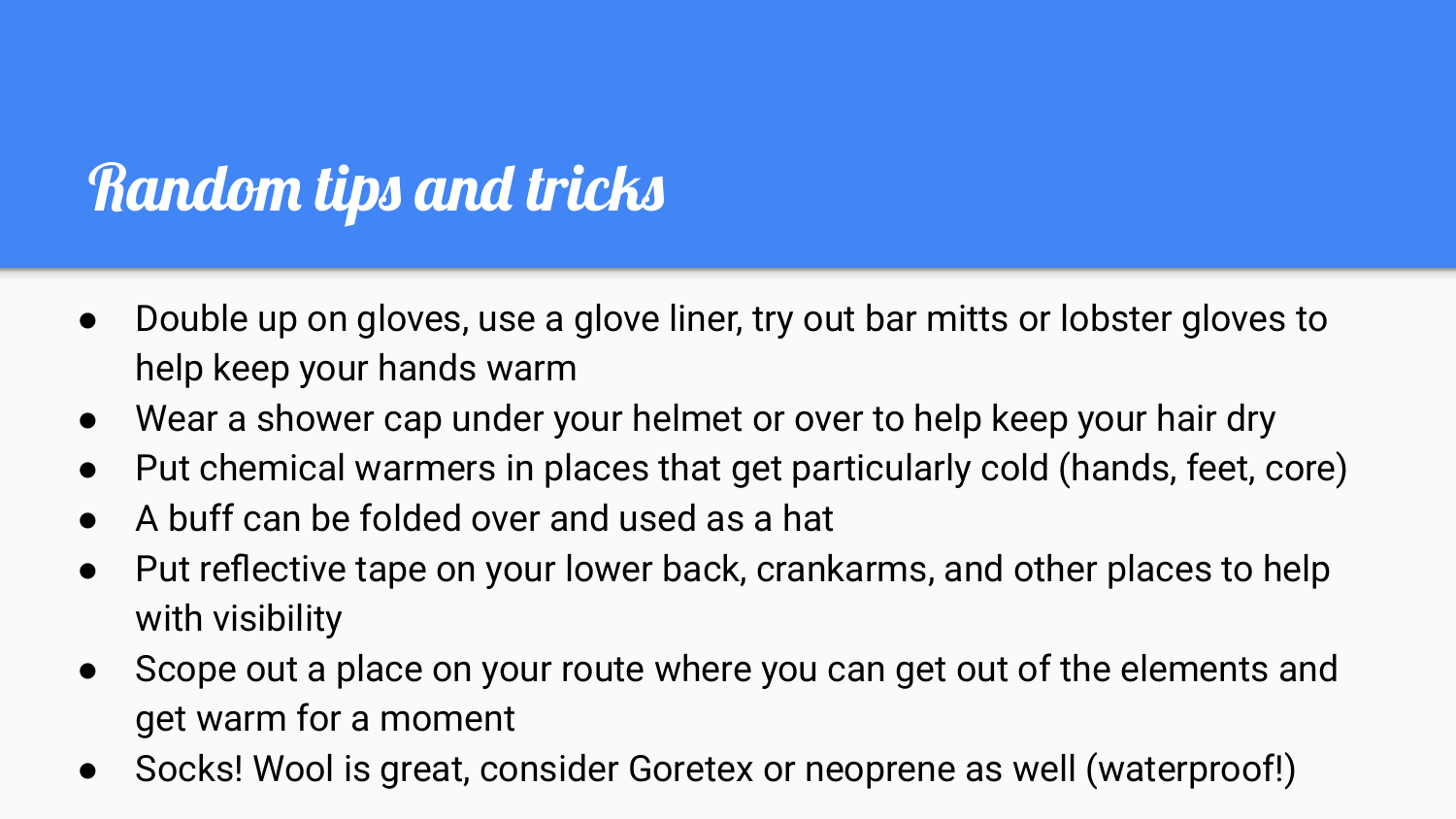### Accounts to follow

[Black Women Bike](https://www.facebook.com/blackwomenbikedc)

[Black Girls Do Bike](https://www.facebook.com/blackgirlsdobike/)

[WTF Bikexplorers](https://wtfbikexplorers.com/)

[Cyclista Zine](https://www.instagram.com/cyclista_zine/)

[Decolonize Bikes](https://www.instagram.com/decolonizebikes/)

[Pedal 2 the People](https://www.instagram.com/pedal2thepeople/)

[Melanin Base Camp](https://www.instagram.com/melaninbasecamp/)

[All Mountain Brothers](https://www.instagram.com/allmountainbrothers/)

And just for giggles... check out this [delightful Twitter thread](https://twitter.com/BlairBraverman/status/1334163443415441409)